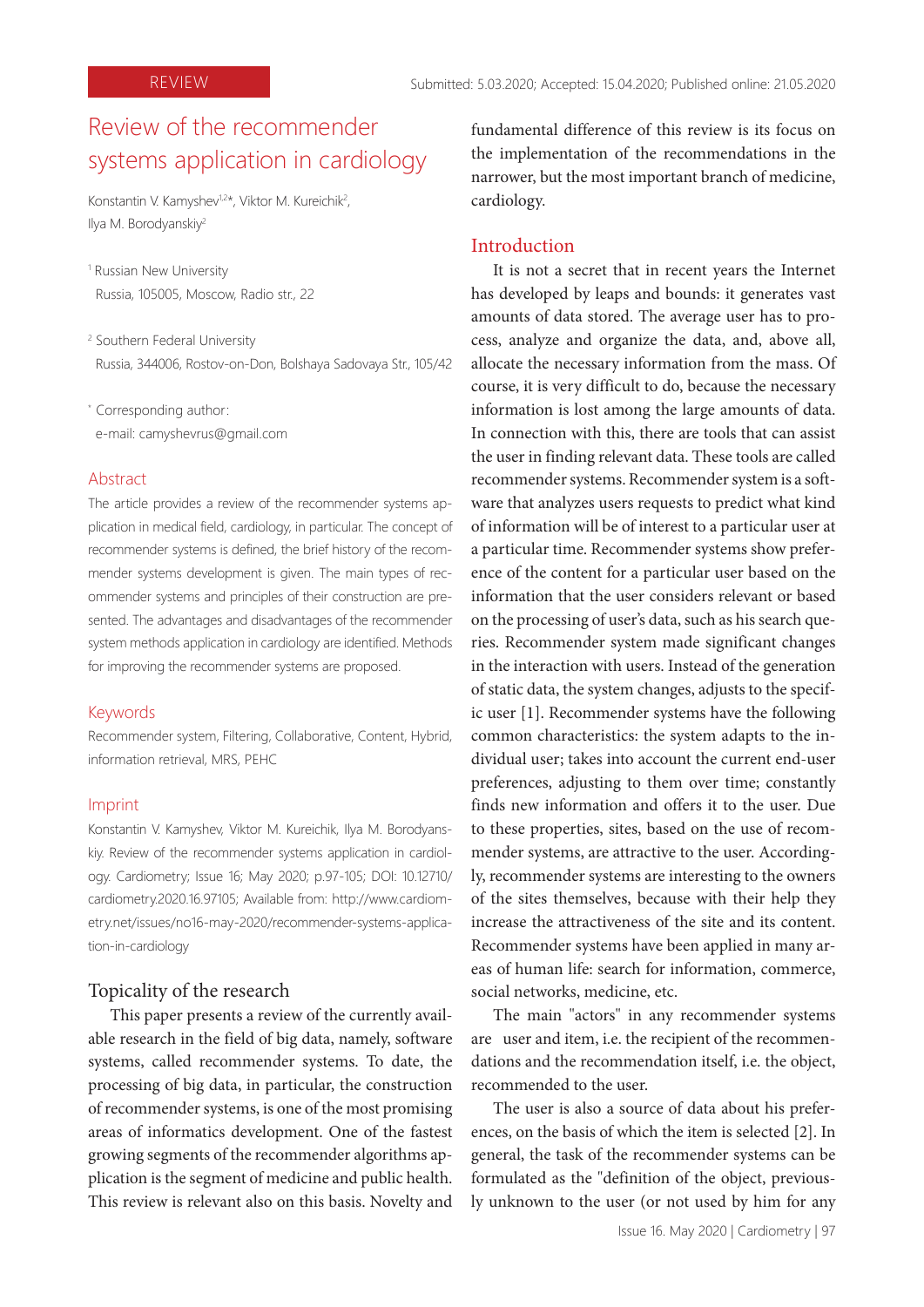length of time), but useful or interesting to him in the current context". The user's preferences can be determined by analyzing his past behavior, i.e. grades given by the user, his preferred items. Also, no less important is the behavior of other users in the system.

# History of the recommender systems development

The field of recommender systems are relatively new, but, despite this, conducted have been a lot of research, published numerous papers and scientific articles and developed a large number of algorithms. Recommender systems have been actively studied in the early nineties of the twentieth century, that is, since the first development in the field of collaborative filtering [1-3]. The term "recommender system based on collaborative filtering" was first used by David Goldberg in 1992, in article «Using collaborative filtering to weave an information tapestry» [4] in the process of working on the Tapestry recommender system for Xerox. The basis for the works on the content-based filtering can be considered in [5]. In subsequent years, one of the fundamental works in the field of recommender systems was written, which is also a reference: Recommender Systems Handbook [6]. This book systematizes all the different methods and concepts used in recommender systems, and related to a variety of areas of expertise, such as: data analysis, statistics, probability theory, decision support systems, marketing, and others. The book also addresses practical approaches to the construction of recommendations used in advanced corporations, for example, Amazon, Google, AT & T. Among the most important works devoted to the development of the recommender systems industry manuscript "Recommender Systems: The Textbook" [7] Can be distinguished. It lists the fundamental recommender algorithms and methods to assess their accuracy and speed. The paper details the application of recommender systems in a wide range of application areas: social systems, Internet commerce, search of the necessary information, and many others. In addition, it examines the following technical issues of the recommender systems creation: ensuring reliability and protection of information, correct ranking of results. In 2001 the manuscript was published, in which the recommender systems were first used for the selection of music. In the music recommendations, as well as in other ones, primarily the standard filtering methods are used, i.e., collaborative

98 | Cardiometry | Issue 16. May 2020

and content-basedfiltering [8]. But apart from them it is worth paying attention to the study of the hybrid approaches [9] in creating playlists, music social networking and tagging.

Wide practical application of recommender systems were not so long ago, at the end of the XX century, and it is connected primarily with the development of the Internet. But the theoretical foundation was developed long before, in the late 40-s - beginning of the 50s, and was based on machine learning. First of all, examined were self-learning algorithms, developed their mathematical foundation and built the models, which are used in recommender systems to this day. In the end of the twentieth century the collaborative filtering has been applied as a solution to deal with the excess of information on the web [10]. Tapestry (experimental postal service) [4] became one of the first systems using this approach: it allows the user to manually create queries based on the opinions or actions of other users. Taking into account the views of other participants, users were able to determine the relevance of such posts for themselves, although, of course, the creation of an additional request took more time and required certain actions from the user. Then, appeared the systems which independently collect relevant opinions and summarize them to make recommendations. For example, in a software component GroupLens [11] this technique was used to identify the materials in Usenet network that might be of interest to a particular user. Users are invited to assess the materials, and the system, in turn, brings them together with grades of other users to provide personalized results. With the development of machine learning and information retrieval, more in-depth study of the problems of interaction between human and machine, recommender systems are becoming increasingly popular. As a result, they have been increasingly applied in music, movies and lots of other products. Recommender systems more and more often appear outside the information technology industry, for example, in trade, as a way of increasing the number of sales.

In the late nineties, commercial recommender systems appeared on the market. Probably the best known of these products developer was the Amazon company [12]. Interest of the user to a particular item was calculated based on purchase history and views of the user, as well as the products viewed by him at a given time . After that, many other commercial companies have started to implement recommender systems, and some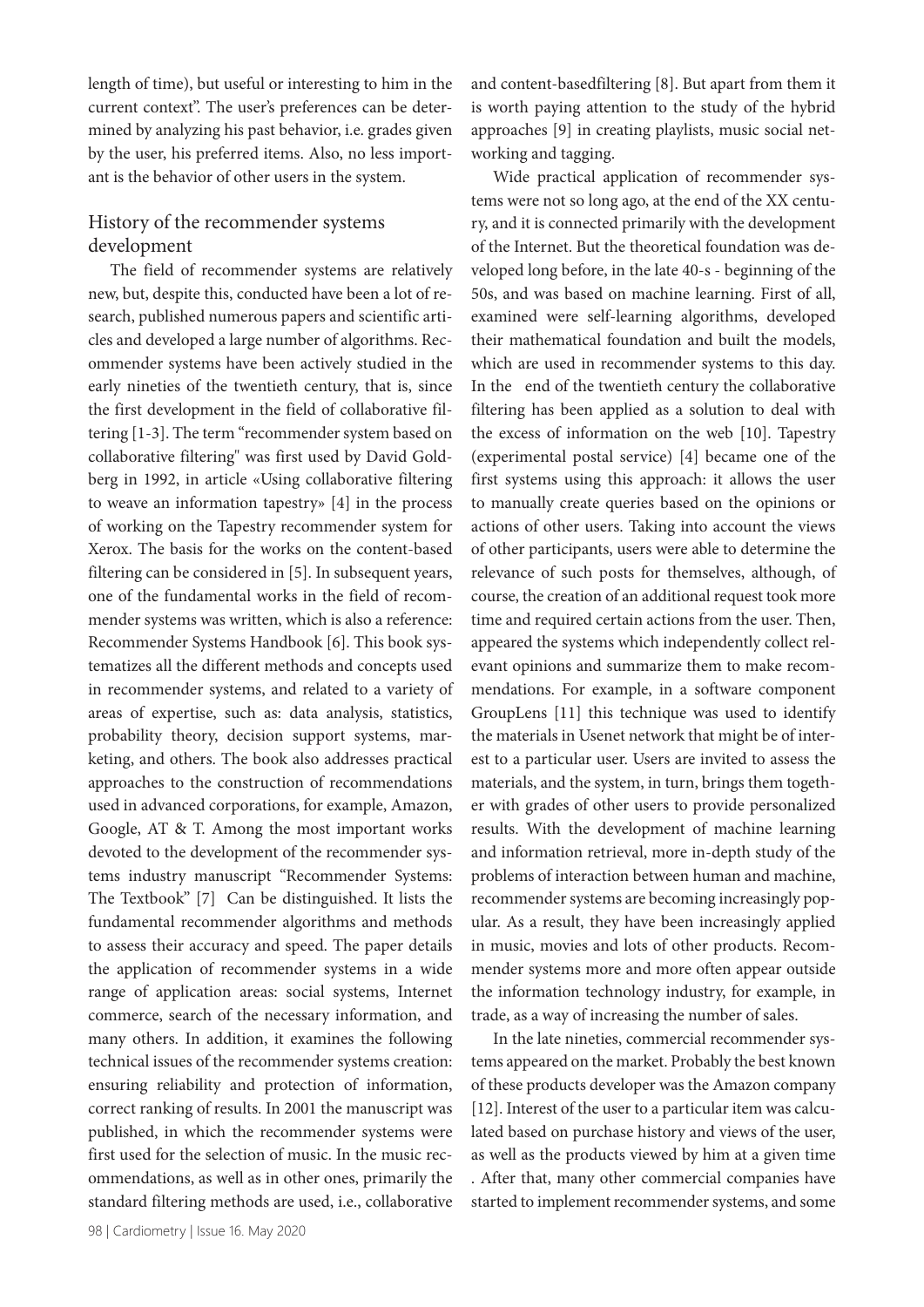companies have even made the implementation of recommender systems its core business. In 2006, the Netflix company launched a competition named Netflix Prize, the purpose of which was to create an algorithm of recommendations that could improve the outcome of the current internal algorithm CineMatch in tests by 10% [13]. It attracted interest in the widespread use of recommender systems and triggered activity, both in academic circles and among commercial developers. The winner was promised 1 million US dollars, that shows the importance of recommender systems for the sphere of information technologies. At the same time, Google has developed its own system of news recommendations, Google News. The system processes the history of clicks made by users, and provides a recommendation for a particular user. In the case of Google News, news stories are regarded as objects of interest, and user clicks as an assignment of a positive rating to the news story. To the collected in such a way grades the collaborative filtering algoritm is appled, and based on the output data, a decision is made to recommend one or another material to a specific user.

The beginning of the 21st century is characterized by explosive growth in popularity of social networks. Naturally, recommender systems have been applied in them. Facebook has first implemented the recommendations of potential social relations algorithms. Such recommendations are somewhat different from the product recommendations: social networking is largely dependent on its growth to increase advertising revenue, so the recommendation of potential friends provide fast growth and network connectivity. This problem is also called a prediction of references in the analysis of network graphs. Therefore, the nature of this type of algorithms is somewhat different from the standard recommendation algorithms, but, in general, the essence remains the same.

# Classification of recommender systems

There are three main types of recommender systems: collaborative, content-based, and hybrid systems.

Collaborative filtering primarily analyzes user behavior in the past. Data on rates made by the user to any items, form the basis for collaborative recommender systems. At the same time, the type of rated items does not matter, important is the similarity to user preferences (although some of the characteristics of items can be considered). The method is based on the assumption that users are typically constant in their rates, i.e. if they rated the item in a certain way in the past, they will continue to rate this item as well in the future. Predictions are made individually for each user, while processed are data of multiple users. These predictions show the extent to which the user is interested in the items which have not been rated by him so far [14, 15-20].

The method of collaborative filtering, in turn, can be divided into 2 submethods (approaches): 1. user-based, i.e., "based on the neighborhood" 2. item-based, i.e., "model-based"

The user-based approach historically is the first and still used in most systems. When using the user-based for an individual user selected is the group of users similar to him. In the selection of recommendations for a given user taken into account is a combination of weights and rates made by the group of users. To do this, each user of the group is assigned a weight in view of the similarity of his rates with the rates of active user. Users whose rates are as close as possible to the active user ones, are combined into one group called neighbor. Taking into accout the rates of these neighbors performed is the prediction of active user's rates and on this basis the system generates recommendation [15-20].

item-based measures parameters of statistical models for users' rates. To construct these models different methods are used, the most common of which are the following: clustering, Bayesian networks, latent semantic model, Markov decision process, and others. The models are developed using data mining, machine learning algorithms to find patterns based on the training data [15-20].

Item-based approach gives more relevant results, as deeply analyze factors that explain the observed rates. Better than in user-based processed are sparse matrix, that contributes to the scalability of large data sets. But, at the same time, there is a possibility of loss useful information loss in connection with the reduction of models .

The main problem of collaborative filtering is the so-called problem of "cold start", i.e. the virtual absence of data on new sites or users [15-20]. New items or users are a big problem for recommender systems. A high entry threshold is necessary, without knowing anything about the user's interests, the recommendations are virtually useless. To some extent this problem can be solved by using a content-based approach, which is known to use attributes instead of rates. In addition to the "cold start" problem, we can also note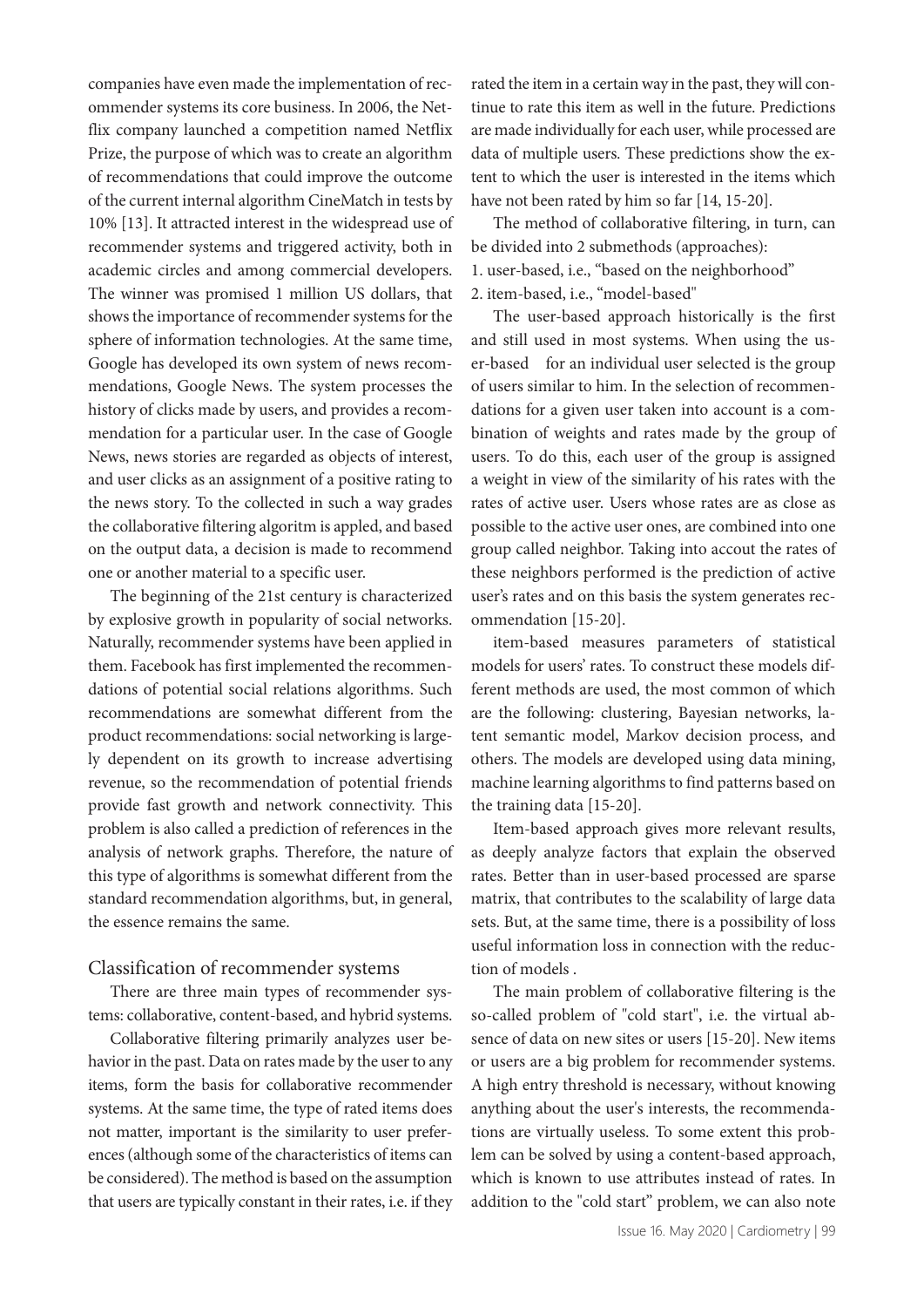the problem of the recommender system inability to distinguish similar items with different names. The same items having different names are called synonymous. Most modern systems are not able to discover the hidden connections between synonymous items. Interesting can also be the problem of "white raven". "White ravens" are users who have diverse tastes, their opinions do not always coincide with the majority of others. Accordingly, it is impossible to recommend anything. But it should be noted that the problems of these people come from real life, so it would not be entirely correct to call it a problem of recommender systems. The advantage of collaborative filtering is a theoretical accuracy.

In content-based filtering the profiles of users and items are created. User profiles may include demographic information or answers to a specific set of questions. [14] Profiles of items can include the names of genres, actor names, artist names, etc., depending on the type of item. Items similar to those that the user has already used, are recommended to the user. Similarity is estimated on the basis of the items' content. The main problems of these systems are the strong dependence on the subject area, as well as the fact that the usefulness of recommendations is limited. Advantage of this approach is that it can recommend to even unfamiliar users, thereby bringing them into service, it is possible to recommend the items that have not yet been evaluated by anyone. Disadvantage is a lower accuracy.

Hybrid systems, as the name implies, combines both filterings, increasing the efficiency (and complexity) of recommender systems. Combining the results of the previous two types of filtering with a high probability can improve prediction accuracy [15-20]. In addition, hybrid systems can partially solve the problem of the so-called "cold start" inherent in collaborative filtering. The hybrid approach first weighs the results according to the principles of the content filtering, and then, as soon as sufficient data on the analyzed user obtained, shifts the weights toward the collaborative filtering.

# Knowledge-based recommender systems

In addition to the recommender systems, appeared at the dawn of the artificial intelligence development, i.e., content-basd and collaborative, currently there are many systems that use in their work several different principles. Example of such systems may be a so-called "recommendations based on knowledge". The data in

100 | Cardiometry | Issue 16. May 2020

them are not descriptive evaluations but deeper relationships. Knowledge-based, in some formal features, can be attributed to the content-based approach, but according to the existing classifications it is still referred to a separate class. In the knowledge-based recommendations considered are only the common characteristics of items, but deeper dependency are based on.

Information processed by "recommendations based on knowledge", can be divided into: (a) rules (metrics) of similarity and (b) the items of interest. The system recommends items based on the user desires. User formulates his preferences in terms of the element properties, which, in turn, are presented in terms of rules (restrictions). A detailed review of decision-making mechanisms that can be used in filters of this kind are described in [21].

Hybrid recommender systems, in turn, can be divided into mixed-type, cascade and context.

#### **Mixed-type strategy**

The basis for a mixed-type hybrid model is a presentation of recommendations in a single integrated view. Data obtained as a result of other types of filtering, are assigned a certain weight. For example, an item that was the highest rated in the collaborative filtering, obtains 100 points, an item best estimated in the content-based filtering, obtains 50 points, etc.

#### **Cascade strategy**

According to the name, this method is characterized by cyclical way of building recommendations. The initial iteration is the algorithm, that is a gross filter, and all subsequent operations more and more refine results.

#### **Context strategy**

The main, characteristic of all existing recommender systems, mechanism of work is to develop recommendations based solely on the previously recorded ratings and user preferences. [22] This mechanism has been used for a long time and therefore it is considered that it has developed all of its computing capacity, i.e. it is impossible to increase the effectiveness of recommendations using only this mechanism. There appears a need to use new data to make recommendations. Context can play a role of these new data.

Context is a data representing a characteristic of the situation in which the user is located and in which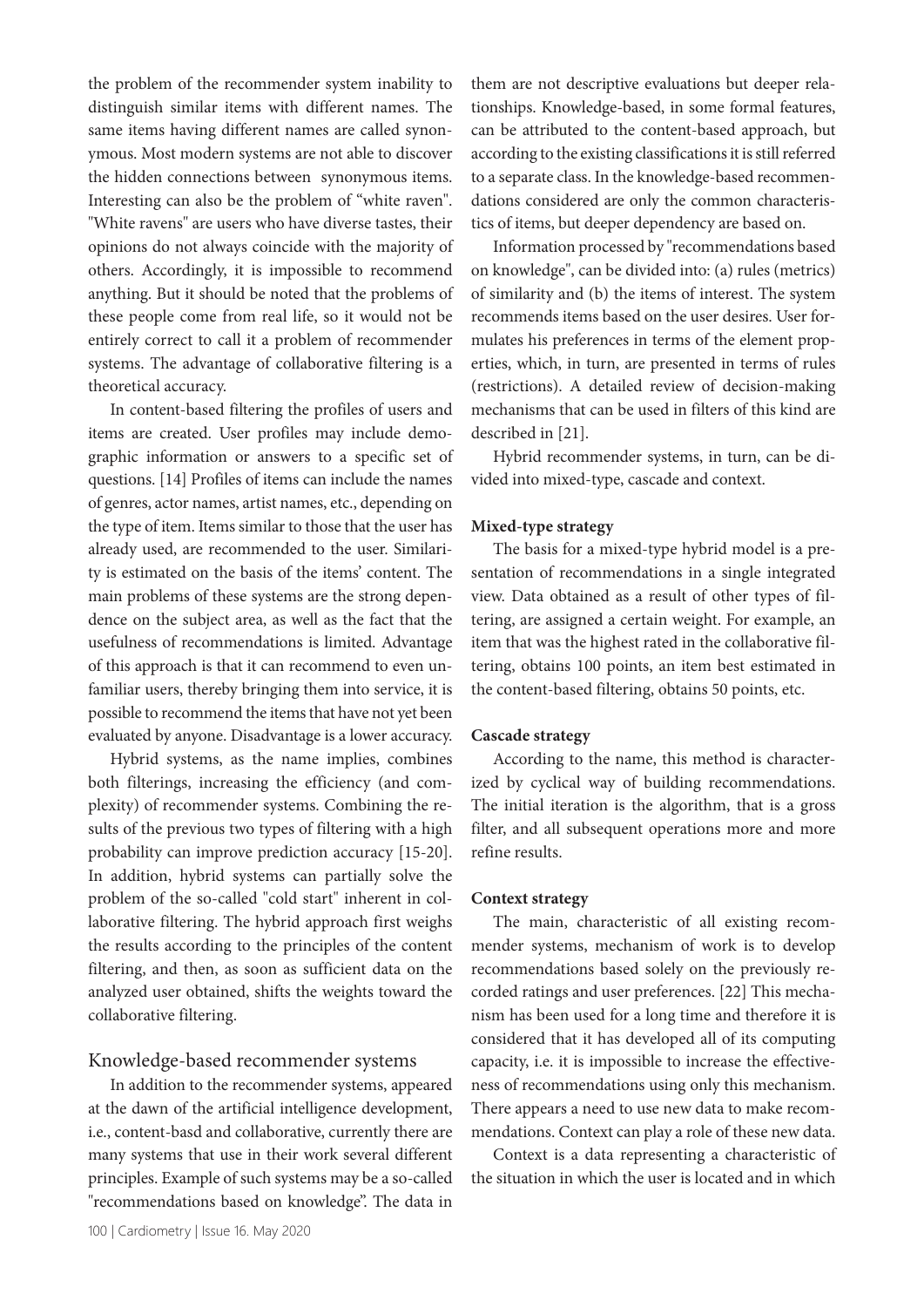the evaluation of the item occurs. In general, the context can be divided into 2 following types:

- context in which the user preferences are fixed;

- context in which the recommendation is formed;

Context can also be divided into the following types:

- time, location, type of user activity, weather, light and the like, i.e., physical context;

- presence of others and their roles, social context;

- specifications of the instrument, with the help of which access to the information is supported, i.e. device context;

- nature of the user, his experience, cognitive abilities, i.e. modal context.

Of course, all this makes sense only if the information listed above has a major impact on the selection of an item, carried out by the user.

Practical experience of the context recommendations application shows that the most valuable is the information about the current user, behavior of users in general, properties of recommended products and context of the current user interest [1-3].

Based on the experience obtained by many developers, we can conclude that the context application in recommendations is a promising direction.

The application of context can get rid of the problems typical to many recommender systems, especially collaborative ones: cold start (context allows to characterize a new user based on his psychological and national data, mood and professional affiliation), unusual user problems (taking into account individual characteristics makes it possible to personalize the recommendations in the best way), triviality of recommendations, "filter bubble" (the context allows us not to be limited by user's last points of view). However, in the context systems, the problem of resource-intensive computations due to the large amount of data to be processed remains, and even increases.

# Recommender systems in cardiology

Over the past few decades, number of medical data (test results, patient health records, treatment plans, and others) has reached enormous volumes. Consequently, the amount of information available for decision-making on patient treatment, increased significantly, but the problem is that this information is presented on various websites and resources and to gather it together is quite difficult. As a solution now proposed is the creation of personal electronic health

cards (PEHC), which would be stored on a single resource, and would be available to both the patient and health care provider.

Moreover, recommender systems start being used in the medical field more often. These systems are used both by doctors and patients. The system allows doctors to speed up and simplify the process of diagnostics, the patient is able to get a preliminary consultation. Ricci et al. allocated the recommendation systems used in medicine, in a separate group, and called it "medical recommender system (MRS)»[6]. The MRS item is not confidential, scientifically proven, not tied to a particular patient medical information. MRS receives and processes data from PEHC of each particular user and on the basis of them builds the recommendations. Both the physician and patient get access to the MRS.

MRS are designed to provide the user with high quality relevant content. To achieve a high level of relevance a broader context should be considered. MRS takes into account the complex relationship between health concepts, decipher acronyms and interpret codes of medical classifications, adapts information to understand by an ordinary patient. Such systems are able to reduce the effect of information overload at the end user.

MRS determines the information needs of a particular user by analyzing PEHC records, user's search queries or by tracing the history of user views. To obtain highly relevant recommendations many computing methods are used. First of all, information retrieval (IR).

Information retrieval is the process of searching unstructured information, which satisfies information needs [23,24].

Term "information retrieval" was first introduced by Kelvin Muersom in 1948 in his doctoral dissertation, published and used in the literature since 1950.

Information retrieval is a process of identifying a set of documents in all those that satisfy a predetermined search condition (query) or contain the necessary data. In most cases, the information retrieval includes wording, determination of information sources, retrieval of information from these sources, and final stage, acquaintance with information received and evaluation of the results.

The retrieval methods are the following: address, semantic, documentary and factual.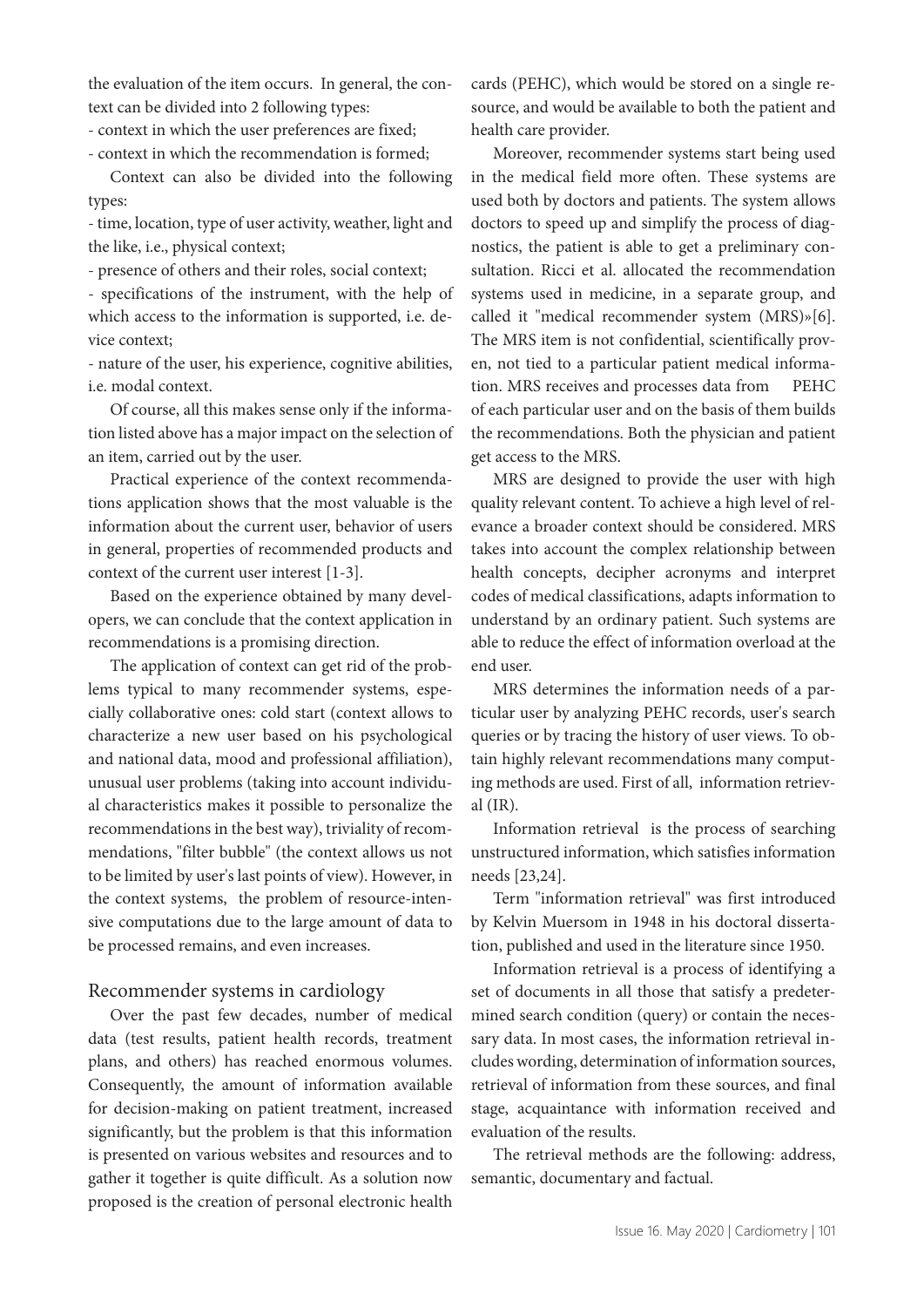Classical taskof information retrieval is a search for documents that satisfy the request, within a static document collection. But the list of tasks is constantly expanding and currently includes classification issues, filtering and clustering of documents, architecture design of search engines, information retrieval, querying, and others. [25-31]

For MRS, as well as for all recommender systems, advances in IR are essential . The use of IR allows obtaining relevant recommendations. The recommendation is based on PEHC which contain text documents, such as medical certificates, doctor's orders, and others. These text documents serve as queries in IR. Capabilities of IR in query values matching can be applied to the problem of selection of the relevant recommendations in MRS.

It is believed that the collaborative filtering is not suitable for MRS because of the need to keep medical secret. You can challenge this statement, citing the fact that the user information is being processed by not a person but a machine. But to explain this to an ordinary user concerned about his data security is not easy. However, due to the fact that user data is processed during a single session, it is easier to hack a system based on collaborative filtering. Therefore, many researchers believe the content-based filtering is more appropriate for MRS. Content-based filtering can also partially solve the problem of "cold start".

Examples of working MRS are user-oriented web portals of medical information, offering the possibility of making a diagnosis based on symptoms. However, for unprofessionals, in these systems there is a risk of information overload. Moreover, it is difficult to provide relevant results in the system "when the user does not know exactly what he wants." Besides, in case when users of such web portals have an account, which displays PEHC, MRS gives much more accurate results [25-31].

Fernandez-Luque, Karlsen and Vognild [32] identified the MRS possibilities as an educational resource for people leading a healthy lifestyle. They proposed the use of so-called program-assistant which allows scanning medical scientific content provided in a variety of social networks.

Hu H, Elkus A, Kerschberg L. [33] described the system that allows extracting suitable for users with a specific disease information from Internet. The system gives the patient the ability to search relevant content. The authors emphasize that MRS in this case can be

viewed as a "medical information storage". The paper also notes the capability of connection to social networks user profiles to improve the recommendations.

Rivero-Rodriguez et al. [34] developed a system that enriches the social network content (YouTube videos, etc.) with materials from medical sources, e.g. Medline Plus. Such an approach contributed to the improvement of such ontologies as a SNOMED-CT. However, the authors acknowledge the need for more accurate meta-data to improve the quality of recommendations.

Other systems are focused on the prevention of disease by sending recommendations to users on mobile gadgets. In practice, this means that people who suffer, for example, diabetes, or nicotine dependence, receive daily personalized advice on dieting and receive medication. Ghorai et al. [35] presented the MRS that helps smokers to quit this addiction. In this case, the system simulates the recommendations based on user behavior data.

In general, many MRS are primarily intended to provide the end user with respect to the recommendations on his health. Based on analysis of the patient's history, the MRS sends to the PEHC user interface the data most appropriate for a particular patient, and of greatest interest to him [36-46]. The following data are most often in PEHC:

1. The detailed medical data about the user ( for example,, current treatment, further treatment plan, surgical reports, medical certificates, etc.)

2. The terms collected by PEHC based on the user's search (for example, "the symptoms of myocardial infarction", "flu treatment", etc.)

3. The user behavior statistics (for example, visits to a certain web page, article ratings, etc.)

To obtain the most relevant recommendations MRS processes all of the above data, but paragraph 1 deserves special attention as it is based on information received from health care professionals.

When integrating MRS and PEHC the following requirements should be fulfilled:

1. The system should be able to interpret the following data:

(A) imprecise terms ( for example,"hepatitis" instead of "chronic viral hepatitis"),

(B) colloquial expressions ( for example , "period" instead of "menstruation"),

(C) inaccurately written expression (e.g., "diaetes" instead of "diabetes").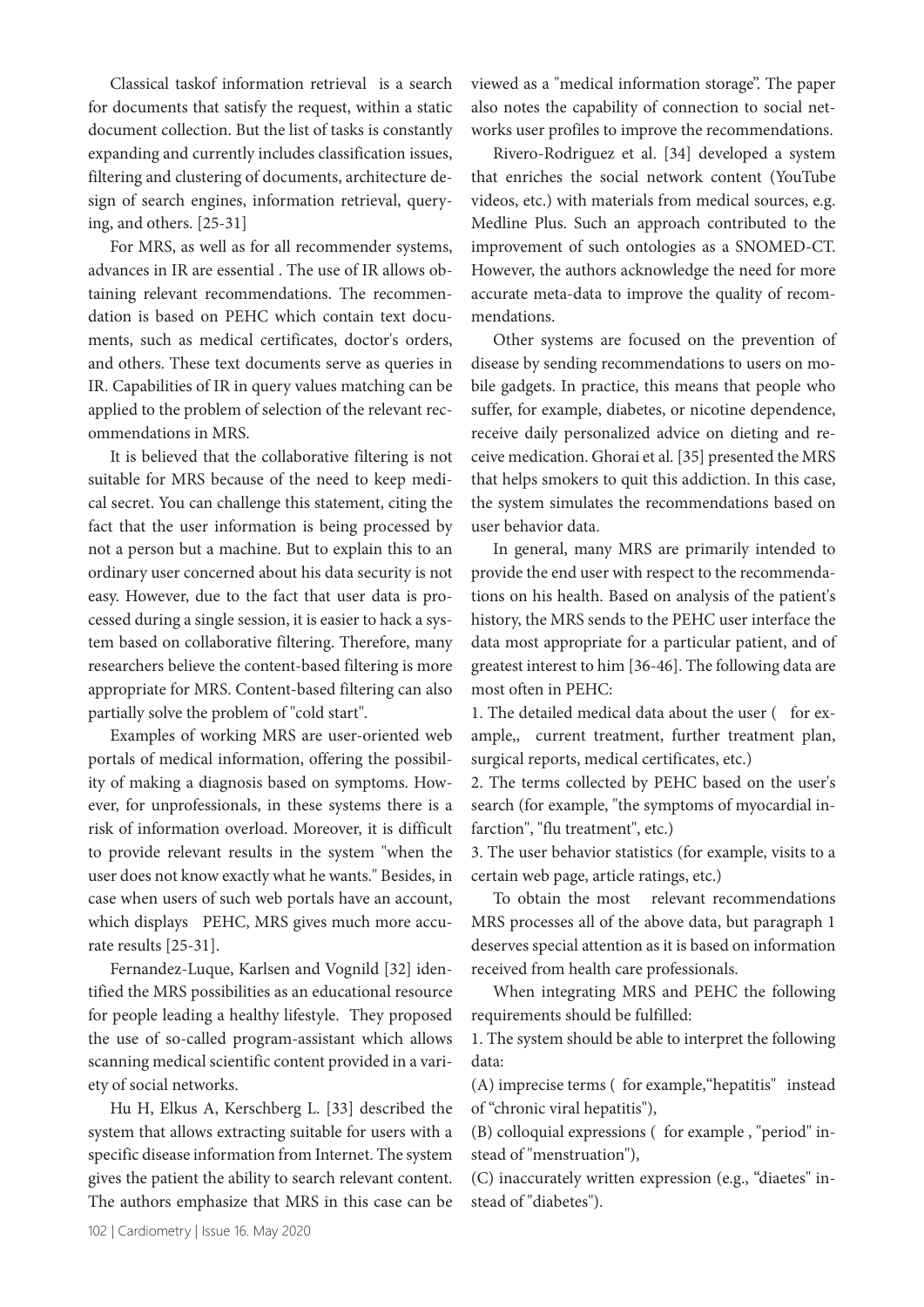

Fig.1. Medical recommender system performance pattern

2. The system should be able to understand professional terms used by doctors.

3. User's data confidentiality must be guaranteed by the MRS developers and owners. Even PEHC administrators should not have access to data containing patient confidentiality.

Despite significant progress in the development of recommender systems, MRS had not yet become a part of everyday life. Many issues remain open. The MRS interface should be clear to both medical professionals and ordinary users of any age [36-46].

Among other things, a big problem is information security, especially preservation of medical confidentiality. The problem of integration of MRS and PEHC is still unsolved because of existing shortcomings in the field of security. Integration with PEHC is necessary because the information on patient available in PEHC can solve the problem of "cold start", i.e. absence of input data. Improving the quality of recommendations will help to motivate users to update data in PEHC. And, in turn, the actual PEHC data contribute to the relevance of recommendations. There also exists a problem consisting in the fact that the MRS has to choose among the PEHC entries just the entries responsible for the current state of patient's health. Entries, which reflect the past diseases of the user, may no longer be relevant. MRS must be able to separate chronic diseases, e.g., diabetes, from diseases manifesting for a short period, e.g., seasonal colds.

An example of practical application of recommender systems in cardiology is a developed by Southampton University (UK) and the University of Islamabad IoS application [47]. The app is able to make a diagnosis and recommend appropriate treatment, diet and daily routine, by processing the data obtained from the biosensors located on the patient's body. Application

data is collected from millions of patients wearing biosensors. The collected data is processed by a hybrid recommender system. As a result, by comparing the obtained data with the known symptoms of cardiovascular disease, a diagnosis is made. The diagnosis is compared with the treatment algorithms existing in the base. After that, the system encourages the patient to undergo a certain course of treatment, a diet and other recommendations (Figure 1).

### Conclusion

The concept of recommender systems is defined herein, the brief history of the recommender systems development is given. The main types of recommender systems and principles of their construction are presented. The article provides a detailed review of the recommender systems application in medical field, cardiology, in particular. Methods of recommender systems construction are given, advantages and disadvantages of the methods are provided. Efforts to improve applicable in cardiology recommender systems may be extended by improving the basic algorithm, the construction of other models of recommender systems, such as hybrid ones, processing larger arrays of additional data.

# Statement on ethical issues

Research involving people and/or animals is in full compliance with current national and international ethical standards.

# Conflict of interest

None declared.

# Author contributions

The authors read the ICMJE criteria for authorship and approved the final manuscript.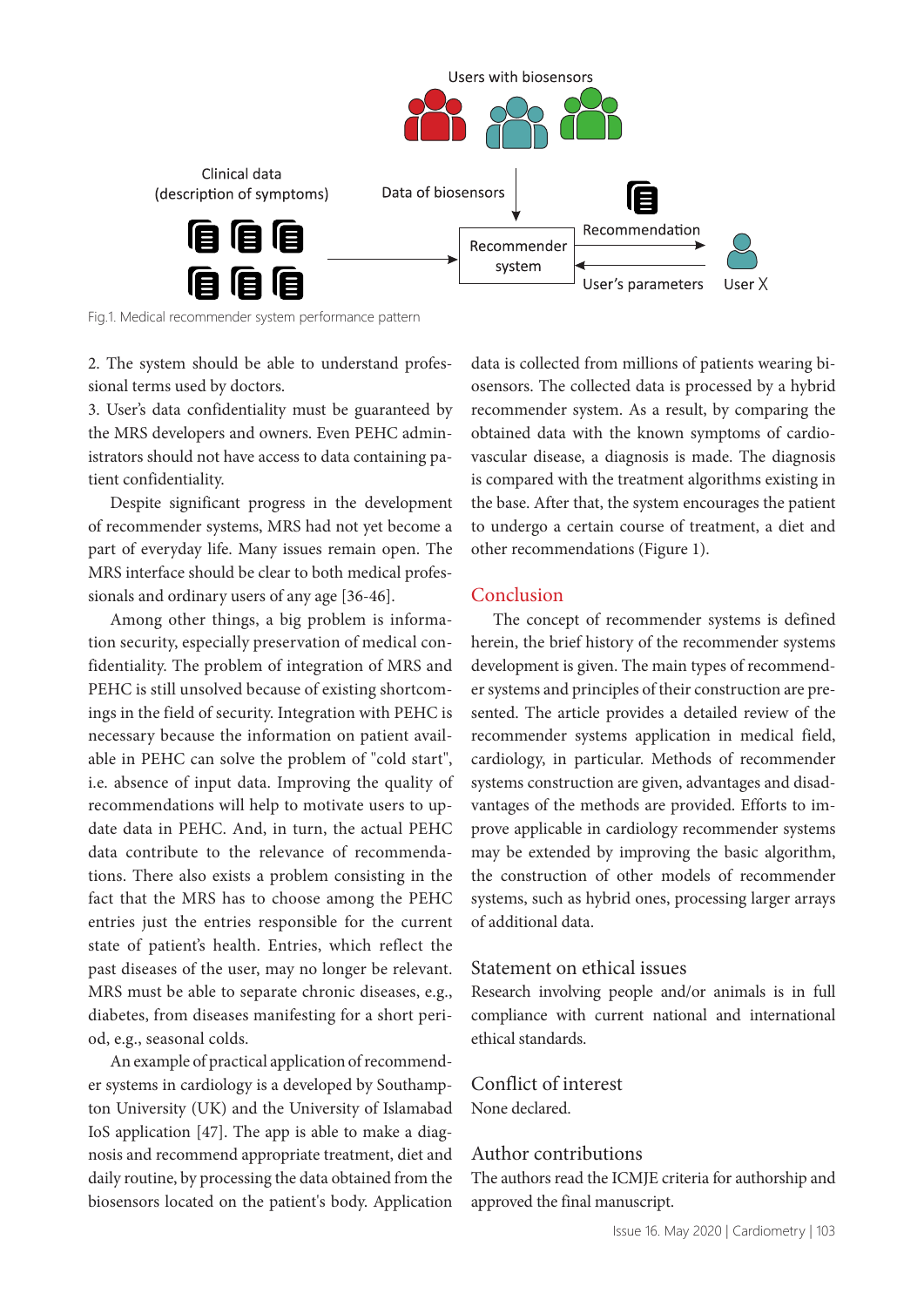# References

1. Olyanich МА. A comparative study of algorithm design recommender systems based on the analysis of large-format data on consumption baskets. V Ontology engineering. 2018;8(4):628-40. DOl: 10.18287/2223- 9537-2018-8-4-628-640. [in Russian]

2. Isinkaye FO, Folajimi YO, Ojokoh BA. Recommendation systems: Principles, methods and evaluation. Egyptian Informatics Journal. p. 262-273.

3. Nefedova YS. Architecture of hybrid recommender system GEFEST (Generation–Expansion–Filtering–Sorting–Truncation), Systems and Means Inf., 2012;22(2):176–96. [in Russian]

4. David Goldberg. Using collaborative filtering to weave an information tapestry Communications of the ACMVol. 35, No. 12.

5. Pazzani MJ, Billsus D. Content-based recommendation systems. The Adaptive Web. Springer Verlag, 2007. P. 325-341.

6. Ricci F, Rokach L, Shapira B, Kantor PB. Recommender systems handbook. New York: Springer-Verlag, 2010. 7. Recommender Systems: The Textbook. Springer Publishing Company, Charu C. Aggarwal. 2016.

8. Shahab Saquib Sohail, Jamshed Siddiqui, Rashid Ali. Classifications of Recommender Systems: A review. Journal of Engineering Science and Technology Review. 2017;10(4):132-53.

9. Jannach D, Zanker M, Felfernig A, Friedrich G. Recommender systems: An introduction. Cambridge: Cambridge University Press, 2010.

10. Schafer JB, Frankowski D, Herlocker J, Sen S. Collaborative filltering recommender systems. The Adaptive Web. Berlin/Heidelberg: Springer, 2007. P. 291-324. 11. https://grouplens.org/

12. Linden G, Smith B, York J. Amazon.com recommendations: Item-to-item collaborative filtering. Internet Computing, IEEE, 2003. Vol. 7. P. 76-80.

13. Bennett J., Lanning S. The Netflix Prize. KDD Cup Workshop at SIGKDD-07, 13th ACM Conference (International) on Knowledge Discovery and Data Mining Proceedings. San Jose, California, USA, 2007. P. 3-6.

14. Yanaeva MV, Sinchenko EV. Investigation of recommender systems. Scientific works KubGTU, 2017;2:104-14. [in Russian]

15. Chepikova ED, Savkova EO, Privalov MV. Investigation of recommender systems algorithms. Informatics and Cybernetics. 2016;2(4):57-61. [in Russian]

16. Ivens Portugal, Paulo Alencar, Donald Cowan. The use of machine learning algorithms in recommender

systems: A systematic review. Expert Systems With Applications. 2018;97:205–27.

17. Hanafi, Nanna Suryana, Abd Samad. Deep learning for recommender system based on application domain classification perspective: a review. Journal of Theoretical and Applied Information Technology. 31st July 2018;96(14):4513-29.

18. Leskovets Y, Radjamaran A, Ulman DD. Analysis of big data. Мoscow: DMK Press, 2016. – 498 p.: il. [in Russian] 19. Sahlgren M. An introduction to random indexing. Methods and Applications of Semantic Indexing Workshop at the 7th Conference (International) on Terminology and Knowledge Engineering. Citeseer: TKE, 2005.

20. What is Big data: collected all the most important about big data. Rusbase [In Russian]. https://rusbase/ ho\\to/chto-takoe-big-data.

21. R. Burke, Knowledge-based Recommender Systems, Encyclopedia of Library and Information Science. 2000;69(32):180-200.

22. Erion Çano, Maurizio Morisio, "Hybrid Recommender Systems: A Systematic Literature Review," arXiv:1901.03888 (2019)

23. Frakes WB, Baeza-Yates R (1992). Information Retrieval Data Structures & Algorithms. Prentice-Hall, Inc. ISBN 978-0-13-463837-9.

24. Singhal, Amit (2001). "Modern Information Retrieval: A Brief Overview" (PDF). Bulletin of the IEEE Computer Society Technical Committee on Data Engineering. 24 (4): 35–43.

25. Wiesner M, Pfeifer D. Health Recommender Systems: Concepts, Requirements, Technical Basics and Challenges. Int. J. Environ. Res. Public Health. 2014;11:2580-607; doi:10.3390/ijerph110302580.

26. Fouzia J, et al. An IoT based efficient hybrid recommender system for cardiovascular disease. Peer-to-Peer Networking and Application. 2019;12:1263-76. https://doi.org/10.1007/s12083-019-00733-3.

27. Subhashini N, Sathiyamoorthy E. A novel recommender system based on FFT with machine learning for predicting and identifying heart diseases. Neural Computing and Applications. 2019;31(1):S93–S102. https://doi.org/10.1007/s00521-018-3662-3.

28. Shakhovska N, et al. Development of Mobile System for Medical Recommendations. The 15th International Conference on Mobile Systems and Pervasive Computing (MobiSPC) August 19-21, 2019, Halifax, Canada.

29. Abhaya Kumar Sahoo, Chittaranjan Pradhan, Rabindra Kumar Barik, Harishchandra Dubey. Deep-Reco: Deep Learning Based Health Recommender